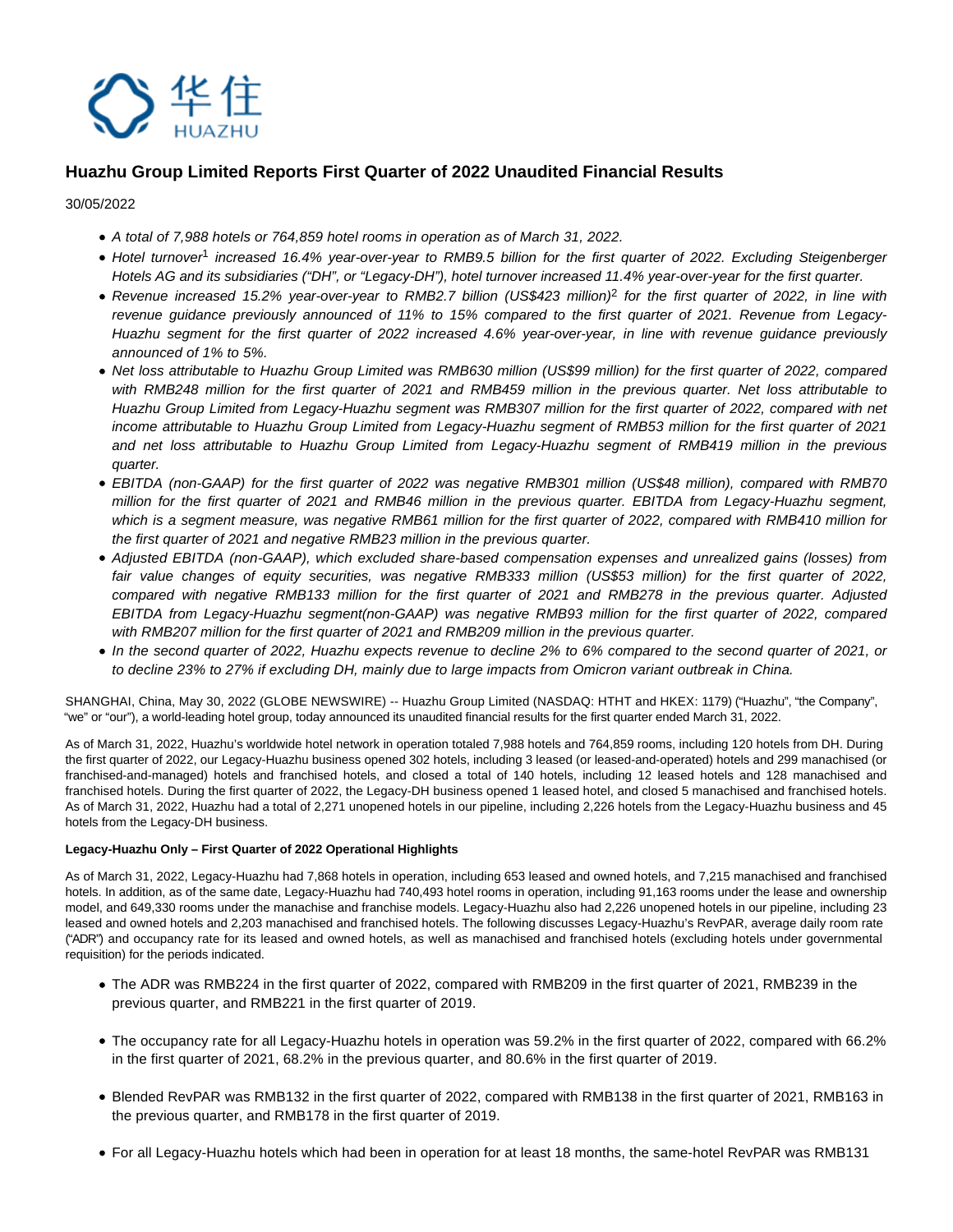for the first quarter of 2022, representing a 8.9% decrease from RMB144 for the first quarter of 2021, with a 3.5% increase in ADR and an 8.2-percentage-point decrease in occupancy rate; comparing the first quarter of 2022 with the pre-COVID-19 first quarter of 2019, same-hotel RevPAR represented a 36.2% decrease from RMB191 for the first quarter of 2019, with a 9.9% decrease in ADR, and a 24.6-percentage-point decrease in occupancy rate.

### **Legacy-DH Only – First Quarter of 2022 Operational Highlights**

As of March 31, 2022, Legacy-DH had 120 hotels in operation, including 77 leased and owned hotels and 43 manachised and franchised hotels. In addition, as of the same date, Legacy-DH had 24,366 hotel rooms in operation, including 14,472 rooms under the lease and ownership model, and 9,894 rooms under the manachise and franchise models. Legacy-DH also had unopened 45 hotels in our pipeline, including 29 leased and owned hotels and 16 manachised and franchised hotels. The following discusses Legacy-DH's RevPAR, ADR and occupancy rate for its leased as well as manachised and franchised hotels (excluding hotels temporarily closed) for the periods indicated.

- The ADR was EUR88 in the first quarter of 2022, compared with EUR69 in the first quarter of 2021 and EUR94 in the previous quarter.
- The occupancy rate for all Legacy-DH hotels in operation was 38.0% in the first quarter of 2022, compared with 18.8% in the first quarter of 2021 and 46.1% in the previous quarter.
- Blended RevPAR was EUR33 in the first quarter of 2022, compared with EUR13 in the first quarter of 2021 and EUR43 in the previous quarter.

Jin Hui, CEO of Huazhu commented: "Since late March 2022, our China business has encountered tremendous challenges with the highly infectious Omicron variant spreading nationwide. Many cities, such as Jilin and Shanghai, have been subject to lockdown since then. We immediately activated our contingency plan to ensure the health and safety of our employees and customers, as well as the operational sustainability of our hotels since the initial outbreak. To undertake our corporate social responsibilities as a leading company, our hotels strictly comply with pandemic prevention requirements and quickly respond to the needs of governmental authorities for quarantine hotel. Moreover, we have reinforced cost control measures for Legacy-Huazhu, which mainly include streamlining headcounts and expenses, concentrating resources on major strategies and negotiating rent waivers. Despite the near-term challenges, our long-term "Sustainable Quality Growth" strategy remains intact. In the long run, we will continuously center on customers, franchisees, and employees for building our capability to ride through the ups and downs of the economic cycle in the long run. To help our franchisees overcome the current difficult period, we introduced management fee waiver and deferral policy, provided legal support for negotiating rental waiver, and applied tax reduction and refund. For our European business, we are very happy to see our DH business has achieved robust recovery since the opening-up in Germany from mid-February 2022. DH's RevPAR recovered to 80% of the 2019 level in April 2022, compared to only 47% of the 2019 level in January 2022. However, since RevPAR recovery is still at an early stage, a comprehensive cash flow improvement program remains critical. Therefore, DH's near-term focus will remain on efficiency improvements, negotiation of further lease waivers, and personnel cost optimization."

### **First Quarter of 2022 Unaudited Financial Results**

| (RMB in millions)                | Q1 2021 | Q4 2021 | Q1 2022 |
|----------------------------------|---------|---------|---------|
| Revenue:                         |         |         |         |
| Leased and owned hotels          | 1,398   | 2,093   | .642    |
| Manachised and franchised hotels | 897     | 1.103   | 989     |
| Others                           | 32      | 152     | 50      |
| Total revenue                    | 2,327   | 3.348   | 2,681   |

**Revenue** for the first quarter of 2022 was RMB2.7 billion (US\$423 million), representing a 15.2% year-over-year increase and a 19.9% sequential decrease. Revenue from Legacy-Huazhu segment for the first quarter of 2022 was RMB2.3 billion, representing a 4.6% year-over-year increase and an 18.0% sequential decrease. The decrease was mainly due to the lockdown in several cities in China caused by massive spread of the Omicron variant. Revenue from Legacy-DH segment for the first quarter of 2022 was RMB406 million, representing a 165.4% year-over-year increase and a 29.0% sequential decrease. The sequential decrease was mainly due to disruption of the recovery of our European business when the Omicron variant hit Europe in late December 2021.

**Revenue from leased and owned hotels** for the first quarter of 2022 was RMB1.6 billion (US\$259 million), representing a 17.5% year-over-year increase and a 21.5% sequential decrease. Revenue from leased and owned hotels from Legacy-Huazhu segment for the first quarter of 2022 was RMB1.3 billion, representing a 0.2% year-over-year increase. Revenue from leased and owned hotels from Legacy-DH segment for the first quarter of 2022 was RMB384 million, representing a 168.5% year-over-year increase.

**Revenue from manachised and franchised hotels** for the first quarter of 2022 was RMB989 million (US\$156 million), representing a 10.3% year-over-year increase and a 10.3% sequential decrease. Revenue from our Legacy-Huazhu segment from manachised and franchised hotels for the first quarter of 2022 was RMB974 million, representing a 9.2% year-over-year increase. Revenue from manachised and franchised hotels from the Legacy-DH segment for the first quarter of 2022 was RMB15 million, representing a 200.0% year-over-year increase.

**Other revenue** represents revenue generated from businesses other than our hotel operations, which mainly includes revenue from the provision of IT products and services and Huazhu mall and other revenue from the Legacy-DH segment business, totaling RMB50 million (US\$8 million) in the first quarter of 2022, compared to RMB32 million in the first quarter of 2021 and RMB152 million in the previous quarter.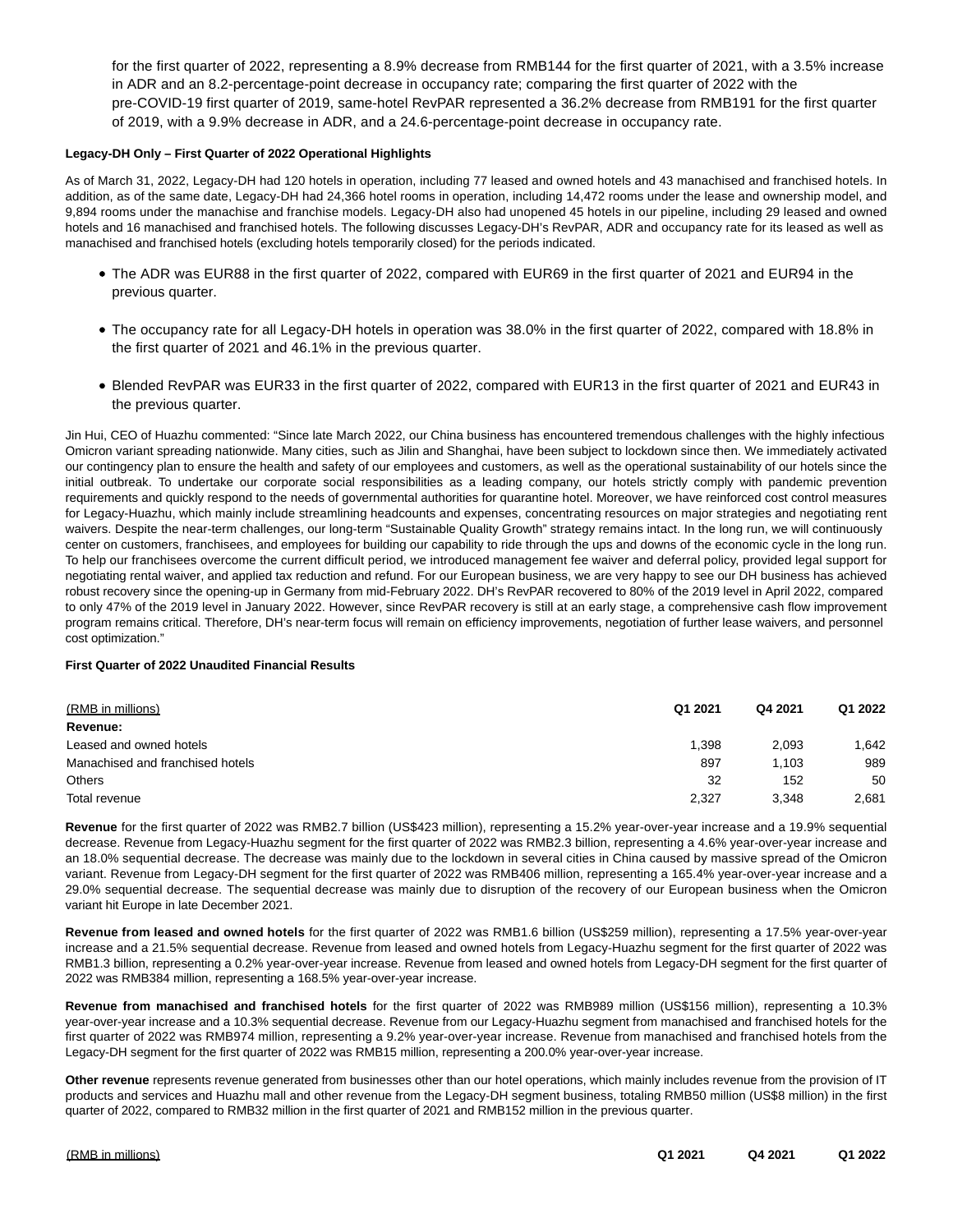| Operating costs and expenses:       |          |          |          |
|-------------------------------------|----------|----------|----------|
| Hotel operating costs               | (2, 463) | (3, 194) | (2,813)  |
| Other operating costs               | (12)     | (19)     | (11)     |
| Selling and marketing expenses      | (107)    | (183)    | (122)    |
| General and administrative expenses | (328)    | (438)    | (462)    |
| Pre-opening expenses                | (21)     | (30)     | (26)     |
| Total operating costs and expenses  | (2,931)  | (3,864)  | (3, 434) |

**Hotel operating costs** for the first quarter of 2022 were RMB2.8 billion (US\$443 million), compared to RMB2.5 billion in the first quarter of 2021 and RMB3.2 billion in the previous quarter. The year-over-year increase was mainly due to continuous hotel network expansion of Legacy-Huazhu, and business recovery of Legacy-DH. Hotel operating costs from Legacy-Huazhu segment for the first quarter of 2022 were RMB2.3 billion, which represented 99.1% of the quarter's revenue, compared to 92.8% for the first quarter in 2021 and 84.0% for the previous quarter.

**Selling and marketing expenses** for the first quarter of 2022 were RMB122 million (US\$20 million), compared to RMB107 million in the first quarter of 2021 and RMB183 million in the previous quarter. Selling and marketing expenses from Legacy-Huazhu segment for the first quarter of 2022 were RMB78 million, which represented 3.4% of the quarter's revenue, compared to RMB72 million or 3.3% of revenue for the first quarter in 2021, and RMB129 million or 4.6% of revenue for the previous quarter.

**General and administrative expenses** for the first quarter of 2022 were RMB462 million (US\$73 million), compared to RMB328 million in the first quarter of 2021 and RMB438 million in the previous quarter. General and administrative expenses from Legacy-Huazhu segment for the first quarter of 2022 were RMB346 million, which represented 15.2% of the quarter's revenue, compared to RMB255 million or 11.7% for the first quarter in 2021 and RMB308 million or 11.1% for the previous quarter. The increase was mainly due to investments in our business development team, our information technology, and our upscale hotel division.

**Pre-opening expenses** for the first quarter of 2022 were mostly related to the Legacy-Huazhu segment and totaled RMB26 million (US\$4 million), compared to RMB21 million in the first quarter of 2021 and RMB30 million in the previous quarter.

**Other operating income, net** for the first quarter of 2022 was RMB45 million (US\$7 million), compared to RMB29 million in the first quarter of 2021 and RMB555 million in the previous quarter which mainly related to governmental subsidy for Legacy-DH business.

**Loss from operations** for the first quarter of 2022 was RMB708 million (US\$112 million), compared to a loss from operations of RMB575 million in the first quarter of 2021 and income from operations of RMB39 million in the previous quarter. Loss from operations from the Legacy-Huazhu segment for the first quarter of 2022 was RMB416 million, compared to a loss from operations from the Legacy-Huazhu segment of RMB172 million in the first quarter of 2021 and income from operations from the Legacy-Huazhu segment of RMB60 million in the previous quarter.

**Operating margin**, defined as income from operations as a percentage of revenues, for the first quarter of 2022 was -26.4%, compared with -24.7% for the first quarter of 2021 and 1.2% for the previous quarter. Operating margin from the Legacy-Huazhu segment for the first quarter of 2022 was -18.3%, compared with -7.9% in the first quarter of 2021 and 2.2% in the previous quarter.

**Other income, net** for the first quarter of 2022 was RMB59 million (US\$9 million), compared to other income, net of RMB262 million for the first quarter of 2021 and other expense, net of RMB47 million for the previous quarter.

**Unrealized gains from fair value changes of equity securities** for the first quarter of 2022 were RMB54 million (US\$9 million), compared to unrealized gains from fair value changes of equity securities of RMB238 million in the first quarter of 2021, and unrealized losses from fair value changes of RMB217 million in the previous quarter. Unrealized gains (losses) from fair value changes of equity securities mainly represent the unrealized gains (losses) from our investment in equity securities with readily determinable fair values, such as AccorHotels.

**Income tax benefit** for the first quarter of 2022 was RMB131 million (US\$21 million), compared to an income tax benefit of RMB122 million in the first quarter of 2021 and income tax expense of RMB16 million in the previous quarter.

**Net loss attributable to Huazhu Group Limited** for the first quarter of 2022 was RMB630 million (US\$99 million), compared to RMB248 million in the first quarter of 2021 and RMB459 million in the previous quarter. Net loss attributable to Huazhu Group Limited from the Legacy-Huazhu segment for the first quarter of 2022 was RMB307 million, compared to net income attributable to Huazhu Group Limited from the Legacy-Huazhu segment of RMB53 million in the first quarter of 2021 and net loss attributable to Huazhu Group Limited from the Legacy-Huazhu segment of RMB419 million in the previous quarter.

**Basic and diluted losses per share/American depositary share (ADS).** For the first quarter of 2022, basic and diluted losses per share were RMB0.20 (US\$0.03). Adjusted basic and diluted losses per share (non-GAAP), which excluded share-based compensation expenses and unrealized gains (losses) from fair value changes of equity securities, were RMB0.21 (US\$0.03). Basic and diluted losses per ADS were RMB2.02 (US\$0.32). Adjusted basic and diluted losses per ADS (non-GAAP), which excluded share-based compensation expenses and unrealized gains (losses) from fair value changes of equity securities, were RMB2.12 (US\$0.33).

**EBITDA (non-GAAP)** for the first quarter of 2022 was negative RMB301 million (US\$48 million), compared with RMB70 million in the first quarter of 2021 and RMB46 million in the previous quarter. EBITDA from the Legacy-Huazhu segment for the first quarter of 2022 was negative RMB61 million, compared with RMB410 million in the first quarter of 2021 and negative RMB23 million in the previous quarter. Adjusted EBITDA (non-GAAP), which excluded share-based compensation expenses and unrealized gains (losses) from fair value changes of equity securities, for the first quarter of 2022 was negative RMB333 million (US\$53 million), compared with negative RMB133 million in the first quarter of 2021 and RMB278 million in the previous quarter. The adjusted EBITDA from the Legacy-Huazhu segment (non-GAAP) for the first quarter of 2022 was negative RMB93 million, compared with RMB207 million in the first quarter of 2021 and RMB209 million in the previous quarter.

**Cash flow.** Operating cash outflow for the first quarter of 2022 was RMB921 million (US\$144 million). Investing cash outflow for the first quarter of 2022 was RMB201 million (US\$32 million). Financing cash inflow for the first quarter of 2022 was RMB146 million (US\$23 million).

**Cash and cash equivalents and Restricted cash.** As of March 31, 2022, the Company had a total balance of cash and cash equivalents of RMB4.1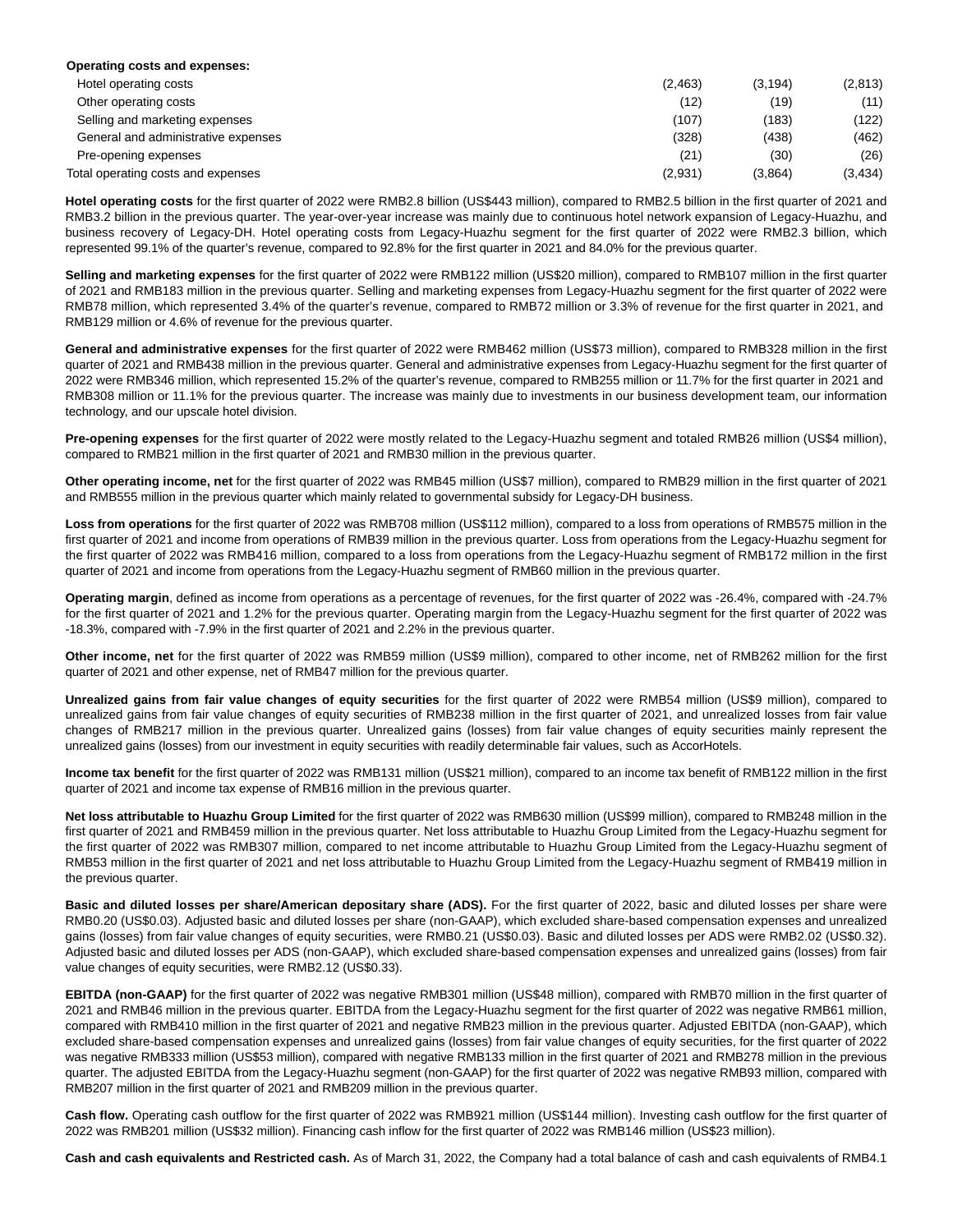billion (US\$651 million) and restricted cash of RMB24 million (US\$4 million).

**Debt financing.** As of March 31, 2022, the Company had a total debt balance of RMB10.1 billion (US\$1.6 billion) and the unutilized credit facility available to the Company was RMB3.0 billion.

#### **COVID-19 update**

For our Legacy-Huazhu business, RevPAR recovery in the first two months of 2022 was on track. Nevertheless, such recovery was significantly interrupted by the large-scale outbreak of the Omicron variant in over 30 provinces in China since early-March 2022. Many cities, such as Shanghai and Jilin, have been subject to lockdown since then, which resulted in a sharp decline of both business and leisure traveling activities. However, this outbreak led to a rise in demand for our hotels to serve the quarantine needs of infected persons or those in close contact with infected persons, as well as the accommodation needs of medical teams and delivery riders. As the Omicron variant is highly infectious, there are still uncertainties in terms of the impact on our Legacy-Huazhu business in the near-term. To mitigate risks, we are now implementing several costs and cash flow management measures.

Legacy-DH has been experiencing continuous RevPAR recovery since Germany unfolded its opening-up plan in mid-February 2022. RevPAR in April 2022 recovered to 80% of the 2019 level, as compared to only 47% of the 2019 level in January 2022. However, since RevPAR recovery is still at an early stage, a comprehensive cash flow improvement program remains critical. Therefore, DH will continuously focus on efficiency improvements, negotiation of further lease waivers, and personnel cost optimization.

#### **Guidance**

Since March 2022, the highly infectious Omicron variant has been spreading rapidly in China which again seriously affected our business performance. Also, the current COVID prevention policy has rendered business performance more unpredictable in the foreseeable future. Under such circumstances, we will suspend providing or updating guidance in respect of annual revenue and hotel openings until the situation sustainably improves. Nevertheless, we will continue to provide quarterly guidance based on our best understanding of the most recent situation.

In the second quarter of 2022, Huazhu expects revenue to decline 2% to 6% compared to the second quarter of 2021, or to decline 23% to 27% if excluding DH, mainly due to large impacts from the Omicron variant outbreak in China.

The above forecast reflects the Company's current and preliminary view, which is subject to change.

#### **Conference Call**

Huazhu's management will host a conference call at 7 a.m. (U.S. Eastern time) on Tuesday, May 31, 2022 (or 7 p.m. (Hong Kong time) on Tuesday, May 31, 2022) following the announcement. The conference call will be a Direct Event call. All participants must preregister online prior to the call. Please use the link [http://apac.directeventreg.com/registration/event/2263289](https://www.globenewswire.com/Tracker?data=99ZF6G1R2tKLbqv84GXDq3BYOI_Ezwucfyxh-7m3itVmUHeRHh0U0djvkA5Gx5MjTU99dK_P25QeaBJnDYt-bzsyp_tqPSeNmTInNGjFQ9tTOKrDYXPVHa1_7J9IUA3BBUzcN0Fj3IkhMtnGTXue3jd8wyQVW6C-Fj3Dcy69icMLiqmUTjybziwQWRU-IKZn) to complete the online registration at least 15 minutes prior to the commencement of the conference call. Once preregistration has been completed, participants will receive dial-in numbers, an event passcode, and a unique registrant ID. To join the conference, please dial the number you receive, enter the event passcode followed by your unique registrant ID, and you will be joined to the conference instantly. Please dial in approximately 10 minutes before the scheduled time of the call.

A recording of the conference call will be available after the conclusion of the conference call through June 7, 2022. Please dial +1 (855) 452 5696 (for callers in the US), 400 632 2162 (for callers in mainland China), 800 963 117 (for callers in Hong Kong) or +61 2 8199 0299 (for callers outside the U.S., mainland China and Hong Kong) and enter the passcode **2263289**.

The conference call will also be webcast live over the Internet and can be accessed by all interested parties at the Company's website, [https://ir.huazhu.com.](https://www.globenewswire.com/Tracker?data=tnvL-5acA_Od9NwATdjkJT5ziafV80BQdhmG1vFeNmg88AEdchlxuGXeOripm5H2IGkUwHaE6GdSKnZoZIVv4kS6tp6koFJrovb6fDLcEo8=)

#### **Use of Non-GAAP Financial Measures**

To supplement the Company's unaudited consolidated financial results presented in accordance with U.S. Generally-Accepted Accounting Principles ("GAAP"), the Company uses the following non-GAAP measures defined as non-GAAP financial measures by the U.S. Securities and Exchange Commission ("SEC"): adjusted net income (loss) attributable to Huazhu Group Limited excluding share-based compensation expenses and unrealized gains (losses) from fair value changes of equity securities; adjusted basic and diluted earnings (losses) per share/ADS excluding share-based compensation expenses and unrealized gains (losses) from fair value changes of equity securities; EBITDA; adjusted EBITDA, adjusted EBITDA from the Legacy-Huazhu segment and adjusted EBITDA from the Legacy-DH segment excluding share-based compensation expenses and unrealized gains (losses) from fair value changes of equity securities. The presentation of these non-GAAP financial measures is not intended to be considered in isolation or as a substitute for the financial information prepared and presented in accordance with U.S. GAAP. For more information on these non-GAAP financial measures, please see the table captioned "Reconciliations of GAAP and non-GAAP results" set forth at the end of this release. The Company believes that these non-GAAP financial measures provide meaningful supplemental information regarding Company performance by excluding share-based compensation expenses and unrealized gains (losses) from fair value changes of equity securities that may not be indicative of Company operating performance. The Company believes that both management and investors benefit from referring to these non-GAAP financial measures in assessing Company performance and when planning and forecasting future periods. These non-GAAP financial measures also facilitate management's internal comparisons to the Company's historical performance. The Company believes these non-GAAP financial measures are also useful to investors in allowing for greater transparency with respect to supplemental information used regularly by Company management in financial and operational decision-making. A limitation of using non-GAAP financial measures excluding share-based compensation expenses and unrealized gains (losses) from fair value changes of equity securities is that share-based compensation expenses and unrealized gains (losses) from fair value changes of equity securities have been and will continue to be significant and recurring in the Company's business. Management compensates for these limitations by providing specific information regarding the GAAP amounts excluded from each non-GAAP measure. The accompanying tables have more details on the reconciliations between GAAP financial measures that are most directly comparable to non-GAAP financial measures.

The Company believes that EBITDA is a useful financial metric to assess the operating and financial performance before the impact of investing and financing transactions and income taxes, given the significant investments that the Company has made in leasehold improvements, depreciation and amortization expense that comprise a significant portion of the Company's cost structure. In addition, the Company believes that EBITDA is widely used by other companies in the lodging industry and may be used by investors as a measure of financial performance. The Company believes that EBITDA information provides investors with a useful tool for comparability between periods because it excludes depreciation and amortization expense attributable to capital expenditures. The Company also uses adjusted EBITDA, which is defined as EBITDA before share-based compensation expenses and unrealized gains (losses) from fair value changes of equity securities, to assess operating results of its hotels in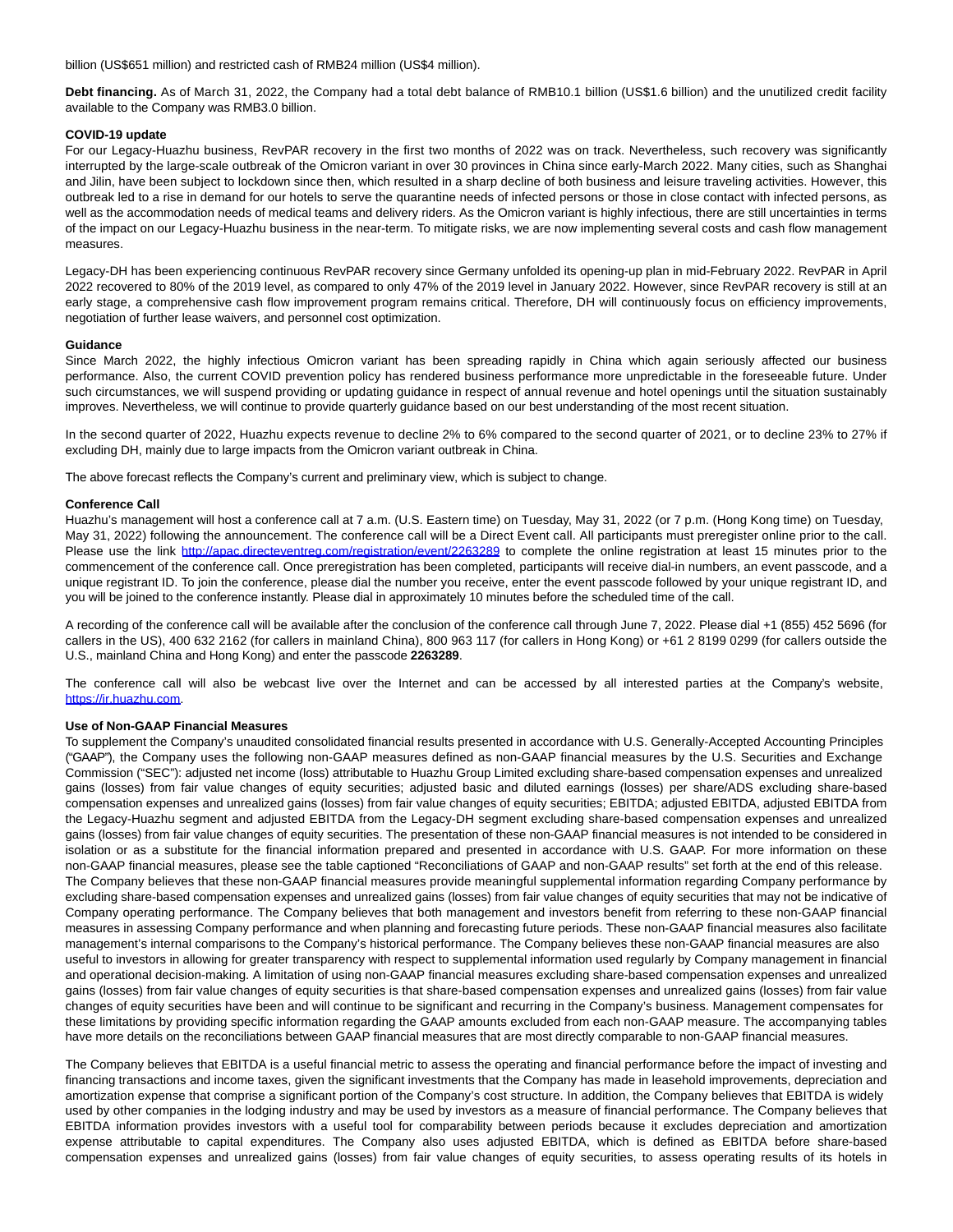operation. The Company believes that the exclusion of share-based compensation expenses and unrealized gains (losses) from fair value changes of equity securities helps facilitate year-on-year comparisons of the results of operations as the share-based compensation expenses and unrealized gains (losses) from fair value changes of equity securities may not be indicative of Company operating performance.

The Company believes that unrealized gains and losses from changes in fair value of equity securities are generally meaningless in understanding the Company's reported results or evaluating the economic performance of its businesses. These gains and losses have caused and will continue to cause significant volatility in reported periodic earnings.

Therefore, the Company believes adjusted EBITDA more closely reflects the performance capability of our hotels. The presentation of EBITDA and adjusted EBITDA should not be construed as an indication that the Company's future results will be unaffected by other charges and gains considered to be outside the ordinary course of business.

The use of EBITDA and adjusted EBITDA has certain limitations. Depreciation and amortization expense for various long-term assets (including land use rights), income tax, interest expense and interest income have been and will be incurred and are not reflected in the presentation of EBITDA. Share-based compensation expenses and unrealized gains (losses) from fair value changes of equity securities have been and will be incurred and are not reflected in the presentation of adjusted EBITDA. Each of these items should also be considered in the overall evaluation of the results. The Company compensates for these limitations by providing the relevant disclosure of depreciation and amortization, interest income, interest expense, income tax expense, share-based compensation expenses, and unrealized gains (losses) from fair value changes of equity securities and other relevant items both in the reconciliations to the U.S. GAAP financial measures and in the consolidated financial statements, all of which should be considered when evaluating the performance of the Company.

The terms EBITDA and adjusted EBITDA are not defined under U.S. GAAP, and neither EBITDA nor adjusted EBITDA is a measure of net income, operating income, operating performance or liquidity presented in accordance with U.S. GAAP. When assessing the operating and financial performance, investors should not consider these data in isolation or as a substitute for the Company's net income, operating income or any other operating performance measure that is calculated in accordance with U.S. GAAP. In addition, the Company's EBITDA or adjusted EBITDA may not be comparable to EBITDA or adjusted EBITDA or similarly titled measures utilized by other companies since such other companies may not calculate EBITDA or adjusted EBITDA in the same manner as the Company does.

Reconciliations of the Company's non-GAAP financial measures, including EBITDA and adjusted EBITDA, to the consolidated statement of operations information are included at the end of this press release.

#### **About Huazhu Group Limited**

Originated in China, Huazhu Group Limited is a world-leading hotel group. As of March 31, 2022, Huazhu operated 7,988 hotels with 764,859 rooms in operation in 17 countries. Huazhu's brands include Hi Inn, Elan Hotel, HanTing Hotel, JI Hotel, Starway Hotel, Orange Hotel, Crystal Orange Hotel, Manxin Hotel, Madison Hotel, Joya Hotel, Blossom House, Ni Hao Hotel, CitiGO Hotel, Steigenberger Hotels & Resorts, MAXX, Jaz in the City, IntercityHotel, Zleep Hotels, Steigenberger Icon and Song Hotels. In addition, Huazhu also has the rights as master franchisee for Mercure, Ibis and Ibis Styles, and co-development rights for Grand Mercure and Novotel, in the pan-China region.

Huazhu's business includes leased and owned, manachised and franchised models. Under the lease and ownership model, Huazhu directly operates hotels typically located on leased or owned properties. Under the manachise model, Huazhu manages manachised hotels through the on-site hotel managers that Huazhu appoints, and Huazhu collects fees from franchisees. Under the franchise model, Huazhu provides training, reservations and support services to the franchised hotels, and collects fees from franchisees but does not appoint on-site hotel managers. Huazhu applies a consistent standard and platform across all of its hotels. As of March 31, 2022, Huazhu operates 14 percent of its hotel rooms under lease and ownership model, and 86 percent under manachise and franchise models.

For more information, please visit Huazhu's website: [http://ir.huazhu.com.](https://www.globenewswire.com/Tracker?data=99ZF6G1R2tKLbqv84GXDq5pJPrI2jTNqB8TZX8ySVVQgKhFaHW0pnSKCrrDDxoOTL49Oe1yIi4r0HFZ_AX4CeA==)

Safe Harbor Statement Under the U.S. Private Securities Litigation Reform Act of 1995: The information in this release contains forward-looking statements which involve risks and uncertainties. Such factors and risks include our anticipated growth strategies; our future results of operations and financial condition; economic conditions; the regulatory environment; our ability to attract and retain customers and leverage our brands; trends and competition in the lodging industry; the expected growth of demand for lodging; and other factors and risks detailed in our filings with the SEC. Any statements contained herein that are not statements of historical fact may be deemed to be forward-looking statements, which may be identified by terminology such as "may," "should," "will," "expect," "plan," "intend," "anticipate," "believe," "estimate," "predict," "potential," "forecast," "project" or "continue," the negative of such terms or other comparable terminology. Readers should not rely on forward-looking statements as predictions of future events or results.

Huazhu undertakes no obligation to update or revise any forward-looking statements, whether as a result of new information, future events or otherwise, unless required by applicable law.

—Financial Tables and Operational Data Follow—

## **Huazhu Group Limited**

### **Unaudited Condensed Consolidated Balance Sheets**

|                           | December 31,                |                |                |
|---------------------------|-----------------------------|----------------|----------------|
|                           | 2021                        | March 31, 2022 |                |
|                           | <b>RMB</b><br>(in millions) | <b>RMB</b>     | $US$^{3}$      |
| <b>ASSETS</b>             |                             |                |                |
| Current assets:           |                             |                |                |
| Cash and cash equivalents | 5,116                       | 4.125          | 651            |
| Restricted cash           | 25                          | 24             | $\overline{4}$ |
| Short-term investments    | 2,589                       | 2,281          | 360            |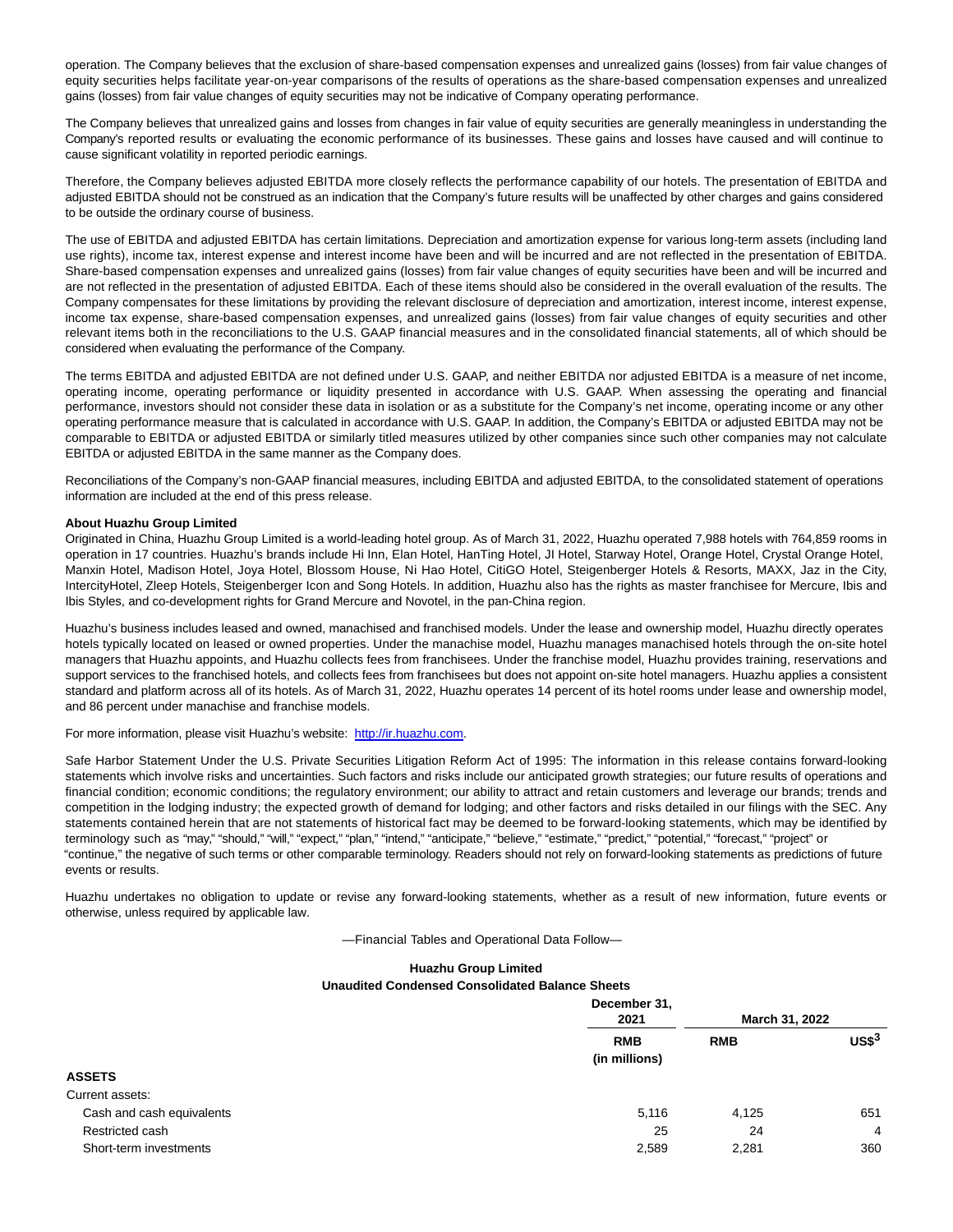| Accounts receivable, net                        | 521       | 726       | 114       |
|-------------------------------------------------|-----------|-----------|-----------|
| Loan receivables, net                           | 218       | 215       | 34        |
| Amounts due from related parties                | 149       | 152       | 24        |
| Inventories                                     | 88<br>847 | 84<br>911 | 13<br>144 |
| Other current assets, net                       |           |           |           |
| <b>Total current assets</b>                     | 9,553     | 8,518     | 1,344     |
| Property and equipment, net                     | 7,056     | 7,023     | 1,108     |
| Intangible assets, net                          | 5,385     | 5,304     | 837       |
| Operating lease right-of-use assets             | 29,942    | 29,505    | 4,654     |
| Finance lease right-of-use assets               | 2,235     | 2,432     | 384       |
| Land use rights, net                            | 206       | 204       | 32        |
| Long-term investments                           | 1,965     | 1,960     | 309       |
| Goodwill                                        | 5,132     | 5,093     | 803       |
| Amounts due from related parties, non-current   | 1         |           |           |
| Loan receivables, net                           | 98        | 118       | 19        |
| Other assets, net                               | 834       | 866       | 136       |
| Deferred tax assets                             | 862       | 848       | 134       |
| <b>Total assets</b>                             | 63,269    | 61,871    | 9,760     |
| <b>LIABILITIES AND EQUITY</b>                   |           |           |           |
| Current liabilities:                            |           |           |           |
| Short-term debt                                 | 6,232     | 6,560     | 1,035     |
| Accounts payable                                | 968       | 723       | 114       |
| Amounts due to related parties                  | 197       | 92        | 14        |
| Salary and welfare payables                     | 591       | 522       | 82        |
| Deferred revenue                                | 1,366     | 1,292     | 204       |
| Operating lease liabilities, current            | 3,628     | 3,732     | 589       |
| Finance lease liabilities, current              | 41        | 41        | 7         |
| Accrued expenses and other current liabilities  | 1,838     | 1,878     | 296       |
|                                                 |           | 416       | 66        |
| Dividends payable                               | 418       | 70        | 11        |
| Income tax payable                              |           |           |           |
| <b>Total current liabilities</b>                | 15,279    | 15,326    | 2,418     |
| Long-term debt                                  | 3,565     | 3,550     | 560       |
| Operating lease liabilities, non-current        | 28,012    | 27,605    | 4,355     |
| Finance lease liabilities, non-current          | 2,684     | 2,892     | 456       |
| Deferred revenue                                | 785       | 789       | 124       |
| Other long-term liabilities                     | 903       | 938       | 148       |
| Deferred tax liabilities                        | 853       | 824       | 130       |
| Retirement benefit obligations                  | 144       | 141       | 22        |
| <b>Total liabilities</b>                        | 52,225    | 52,065    | 8,213     |
| Equity:                                         |           |           |           |
| Ordinary shares                                 | 0         | 0         | 0         |
| Treasury shares                                 | (107)     | (298)     | (47)      |
| Additional paid-in capital                      | 9,964     | 9,986     | 1,575     |
| Retained earnings                               | 1,037     | (9)       | (1)       |
| Accumulated other comprehensive income          | 41        | 37        | 6         |
| Total Huazhu Group Limited shareholders' equity | 10,935    | 9,716     | 1,533     |
| Noncontrolling interest                         | 109       | 90        | 14        |
| Total equity                                    | 11,044    | 9,806     | 1,547     |
| Total liabilities and equity                    | 63,269    | 61,871    | 9,760     |
|                                                 |           |           |           |

# **Huazhu Group Limited**

# **Unaudited Condensed Consolidated Statements of Comprehensive Income**

| ements or comprenensive income |              |                |      |  |  |  |  |
|--------------------------------|--------------|----------------|------|--|--|--|--|
| <b>Quarter Ended</b>           |              |                |      |  |  |  |  |
|                                | December 31. |                |      |  |  |  |  |
| March 31, 2021                 | 2021         | March 31, 2022 |      |  |  |  |  |
| <b>RMB</b>                     | <b>RMB</b>   | <b>RMB</b>     | US\$ |  |  |  |  |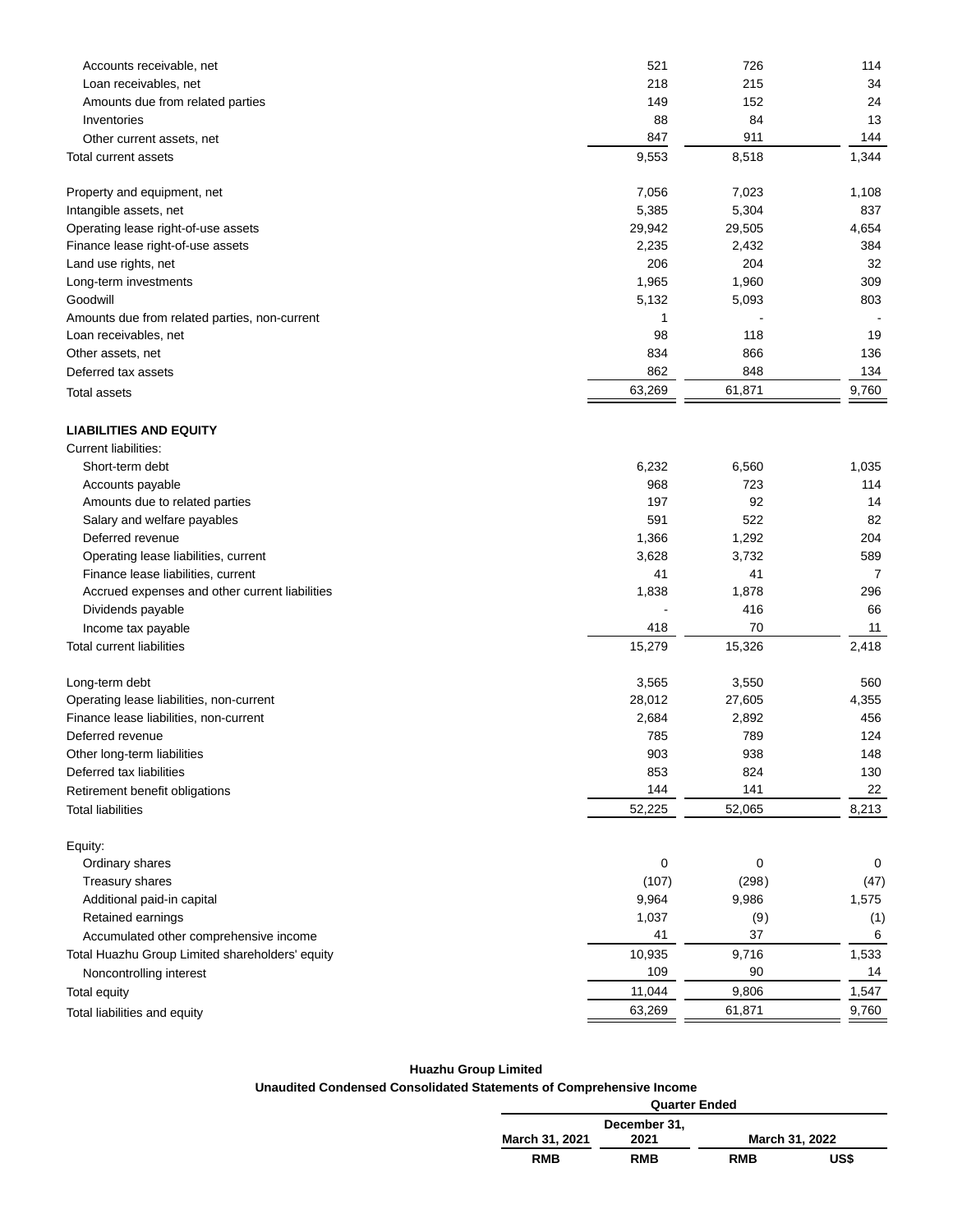### **(in millions, except share, per share and per ADS data)**

| Revenues:                                                                                                                                       |                  |                  |                  |                  |
|-------------------------------------------------------------------------------------------------------------------------------------------------|------------------|------------------|------------------|------------------|
| Leased and owned hotels                                                                                                                         | 1,398            | 2,093            | 1,642            | 259              |
| Manachised and franchised hotels                                                                                                                | 897              | 1,103            | 989              | 156              |
| Others                                                                                                                                          | 32               | 152              | 50               | 8                |
| Total revenues                                                                                                                                  | 2,327            | 3,348            | 2,681            | 423              |
| Operating costs and expenses:                                                                                                                   |                  |                  |                  |                  |
| Hotel operating costs:                                                                                                                          |                  |                  |                  |                  |
| Rents                                                                                                                                           | (945)            | (998)            | (1,026)          | (162)            |
| Utilities                                                                                                                                       | (140)            | (122)            | (155)            | (24)             |
| Personnel costs                                                                                                                                 | (630)            | (841)            | (838)            | (132)            |
| Depreciation and amortization                                                                                                                   | (340)            | (365)            | (357)            | (56)             |
| Consumables, food and beverage                                                                                                                  | (180)            | (281)            | (206)            | (32)             |
| Others                                                                                                                                          | (228)            | (587)            | (231)            | (37)             |
| Total hotel operating costs                                                                                                                     | (2, 463)         | (3, 194)         | (2, 813)         | (443)            |
| Other operating costs                                                                                                                           | (12)             | (19)             | (11)             | (2)              |
| Selling and marketing expenses                                                                                                                  | (107)            | (183)            | (122)            | (20)             |
| General and administrative expenses                                                                                                             | (328)            | (438)            | (462)            | (73)             |
| Pre-opening expenses                                                                                                                            | (21)             | (30)             | (26)             | (4)              |
| Total operating costs and expenses                                                                                                              | (2,931)          | (3,864)          | (3, 434)         | (542)            |
| Other operating income (expense), net                                                                                                           | 29               | 555              | 45               | 7                |
| Income (losses) from operations                                                                                                                 | (575)            | 39               | (708)            | (112)            |
| Interest income                                                                                                                                 | 22               | 23               | 18               | 3                |
| Interest expense                                                                                                                                | (110)            | (92)             | (109)            | (17)             |
| Other (expense) income, net                                                                                                                     | 262              | (47)             | 59               | 9                |
| Unrealized gains (losses) from fair value changes of equity securities                                                                          | 238              | (217)            | 54               | 9                |
| Foreign exchange gain (loss)                                                                                                                    | (197)            | (112)            | (61)             | (10)             |
| Income (loss) before income taxes                                                                                                               | (360)            | (406)            | (747)            | (118)            |
| Income tax (expense) benefit                                                                                                                    | 122              | (16)             | 131              | 21               |
| Income (loss) from equity method investments                                                                                                    | (20)             | (42)             | (33)             | (5)              |
| Net income (loss)                                                                                                                               | (258)            | (464)            | (649)            | (102)            |
| Net (income) loss attributable to noncontrolling interest                                                                                       | 10               | 5                | 19               | 3                |
| Net income (loss) attributable to Huazhu Group Limited                                                                                          | (248)            | (459)            | (630)            | (99)             |
| Other comprehensive income                                                                                                                      |                  |                  |                  |                  |
| Gain arising from defined benefit plan, net of tax                                                                                              |                  | 13               |                  |                  |
| Foreign currency translation adjustments, net of tax                                                                                            | (55)             | 7                | (4)              | (1)              |
| Comprehensive income (loss)                                                                                                                     | (313)            | (444)            | (653)            | (103)            |
| Comprehensive (income) loss attributable to noncontrolling interest                                                                             | 10               | 5                | 19               | 3                |
| Comprehensive income (loss) attributable to Huazhu Group Limited                                                                                | (303)            | (439)            | (634)            | (100)            |
|                                                                                                                                                 |                  |                  |                  |                  |
| Earnings (losses) per share <sup>(1)</sup> :                                                                                                    |                  |                  |                  |                  |
| Basic<br><b>Diluted</b>                                                                                                                         | (0.08)<br>(0.08) | (0.15)<br>(0.15) | (0.20)<br>(0.20) | (0.03)<br>(0.03) |
| Earnings (losses) per ADS:                                                                                                                      |                  |                  |                  |                  |
| Basic                                                                                                                                           | (0.80)           | (1.47)           | (2.02)           | (0.32)           |
| Diluted                                                                                                                                         | (0.80)           | (1.47)           | (2.02)           | (0.32)           |
| Weighted average number of shares used in computation:                                                                                          |                  |                  |                  |                  |
| Basic                                                                                                                                           | 3,109,432,473    | 3,117,745,440    | 3,118,897,668    | 3,118,897,668    |
| <b>Diluted</b>                                                                                                                                  | 3,109,432,473    | 3,117,745,440    | 3,118,897,668    | 3,118,897,668    |
| (1) In June 2021, the Company effected a share split that each issued and unissued ordinary share of the Company with a par value of US\$0,0001 |                  |                  |                  |                  |

(1) In June 2021, the Company effected a share split that each issued and unissued ordinary share of the Company with a par value of US\$0.0001 was sub-divided into 10 ordinary shares with a par value of US\$0.00001 each. The ratio of ADS to ordinary share was adjusted from one (1) ADS representing one (1) ordinary share to one (1) ADS representing ten (10) ordinary shares. Except otherwise stated, the share split has been retrospectively applied for all periods presented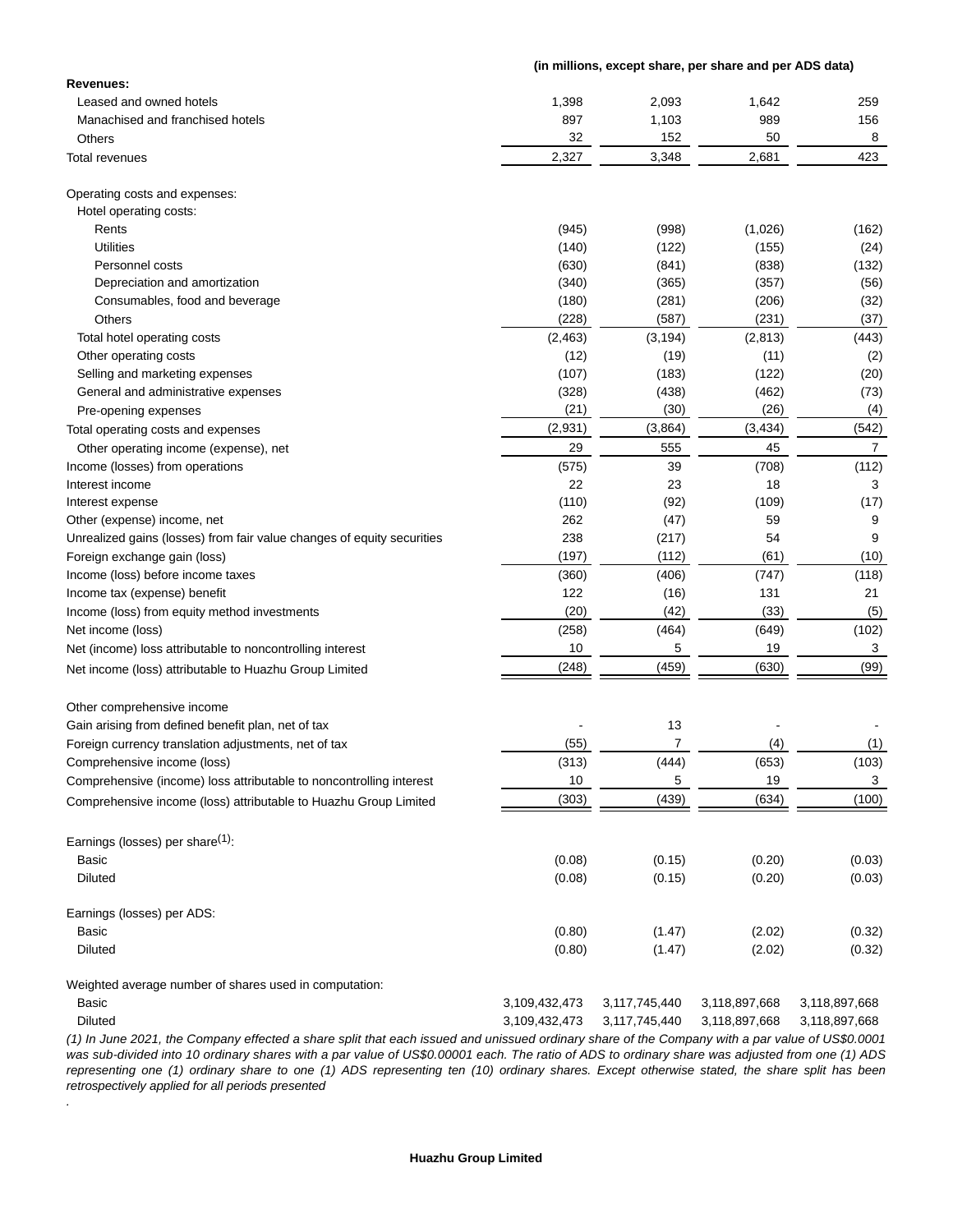## **Unaudited Condensed Consolidated Statements of Cash Flows**

|                                                                                          |                | <b>Quarter Ended</b> |                |             |  |
|------------------------------------------------------------------------------------------|----------------|----------------------|----------------|-------------|--|
|                                                                                          |                | December 31,         |                |             |  |
|                                                                                          | March 31, 2021 | 2021                 | March 31, 2022 |             |  |
|                                                                                          | <b>RMB</b>     | <b>RMB</b>           | <b>RMB</b>     | US\$        |  |
|                                                                                          |                | (in millions)        |                |             |  |
| Operating activities:                                                                    |                |                      |                |             |  |
| Net income (loss)                                                                        | (258)          | (464)                | (649)          | (102)       |  |
| Adjustments to reconcile net income (loss) to net cash provided by operating activities: |                |                      |                |             |  |
| Share-based compensation                                                                 | 35             | 15                   | 22             | 4           |  |
| Depreciation and amortization, and other                                                 | 366            | 436                  | 399            | 63          |  |
| Impairment loss                                                                          |                | 320                  |                |             |  |
| Loss from equity method investments,<br>net of dividends                                 | 20             | 38                   |                |             |  |
|                                                                                          |                | 245                  | 80             | 13<br>(9)   |  |
| Investment (income) loss                                                                 | (264)<br>(717) | 458                  | (57)           |             |  |
| Changes in operating assets and liabilities                                              | (139)          | (181)                | (888)<br>172   | (140)<br>27 |  |
| Other                                                                                    |                |                      | (921)          |             |  |
| Net cash provided by (used in) operating activities                                      | (957)          | 867                  |                | (144)       |  |
| Investing activities:                                                                    |                |                      |                |             |  |
| Capital expenditures                                                                     | (550)          | (469)                | (425)          | (67)        |  |
| Acquisitions, net of cash received                                                       |                |                      | (56)           | (9)         |  |
| Purchase of investments                                                                  | (35)           | (49)                 | (77)           | (12)        |  |
| Proceeds from maturity/sale of investments                                               | 1,256          | 64                   | 376            | 59          |  |
| Loan advances                                                                            | (22)           | (96)                 | (74)           | (12)        |  |
| Loan collections                                                                         | 63             | 38                   | 55             | 9           |  |
| Other                                                                                    | 2              | 9                    | 0              | 0           |  |
| Net cash provided by (used in) investing activities                                      | 714            | (503)                | (201)          | (32)        |  |
|                                                                                          |                |                      |                |             |  |
| Financing activities:                                                                    |                |                      |                |             |  |
| Net proceeds from issuance of ordinary                                                   |                |                      |                |             |  |
| shares                                                                                   | 1              |                      |                |             |  |
| Payment of share repurchase                                                              |                |                      | (191)          | (30)        |  |
| Proceeds from debt                                                                       | 1,519          | 167                  | 809            | 128         |  |
| Repayment of debt                                                                        | (2, 472)       | (768)                | (462)          | (73)        |  |
| Other                                                                                    | (48)           | 3                    | (10)           | (2)         |  |
| Net cash provided by (used in) financing activities                                      | (1,000)        | (598)                | 146            | 23          |  |
| Effect of exchange rate changes on cash, cash equivalents and restricted cash            | (44)           | (36)                 | (16)           | (3)         |  |
| Net increase (decrease) in cash, cash equivalents and restricted cash                    | (1, 287)       | (270)                | (992)          | (156)       |  |
| Cash, cash equivalents and restricted cash at the beginning of the period                | 7,090          | 5,411                | 5,141          | 811         |  |
| Cash, cash equivalents and restricted cash at the end of the period                      | 5,803          | 5,141                | 4,149          | 655         |  |
|                                                                                          |                |                      |                |             |  |

# **Huazhu Group Limited Unaudited Reconciliation of GAAP and Non-GAAP Results**

|                                                                               | <b>Quarter Ended</b> |                                                          |                |        |  |
|-------------------------------------------------------------------------------|----------------------|----------------------------------------------------------|----------------|--------|--|
|                                                                               | March 31.<br>2021    | December 31,<br>2021                                     | March 31, 2022 |        |  |
|                                                                               | <b>RMB</b>           | <b>RMB</b>                                               | <b>RMB</b>     | US\$   |  |
|                                                                               |                      | (in millions, except shares, per share and per ADS data) |                |        |  |
| Net income (loss) attributable to Huazhu Group Limited (GAAP)                 | (248)                | (459)                                                    | (630)          | (99)   |  |
| Share-based compensation expenses                                             | 35                   | 15                                                       | 22             | 4      |  |
| Unrealized (gains) losses from fair value changes of equity securities        | (238)                | 217                                                      | (54)           | (9)    |  |
| Adjusted net income (loss) attributable to Huazhu Group Limited<br>(non-GAAP) | (451)                | (227)                                                    | (662)          | (104)  |  |
| Adjusted earnings (losses) per share (non-GAAP) <sup>(2)</sup>                |                      |                                                          |                |        |  |
| Basic                                                                         | (0.14)               | (0.07)                                                   | (0.21)         | (0.03) |  |
| <b>Diluted</b>                                                                | (0.14)               | (0.07)                                                   | (0.21)         | (0.03) |  |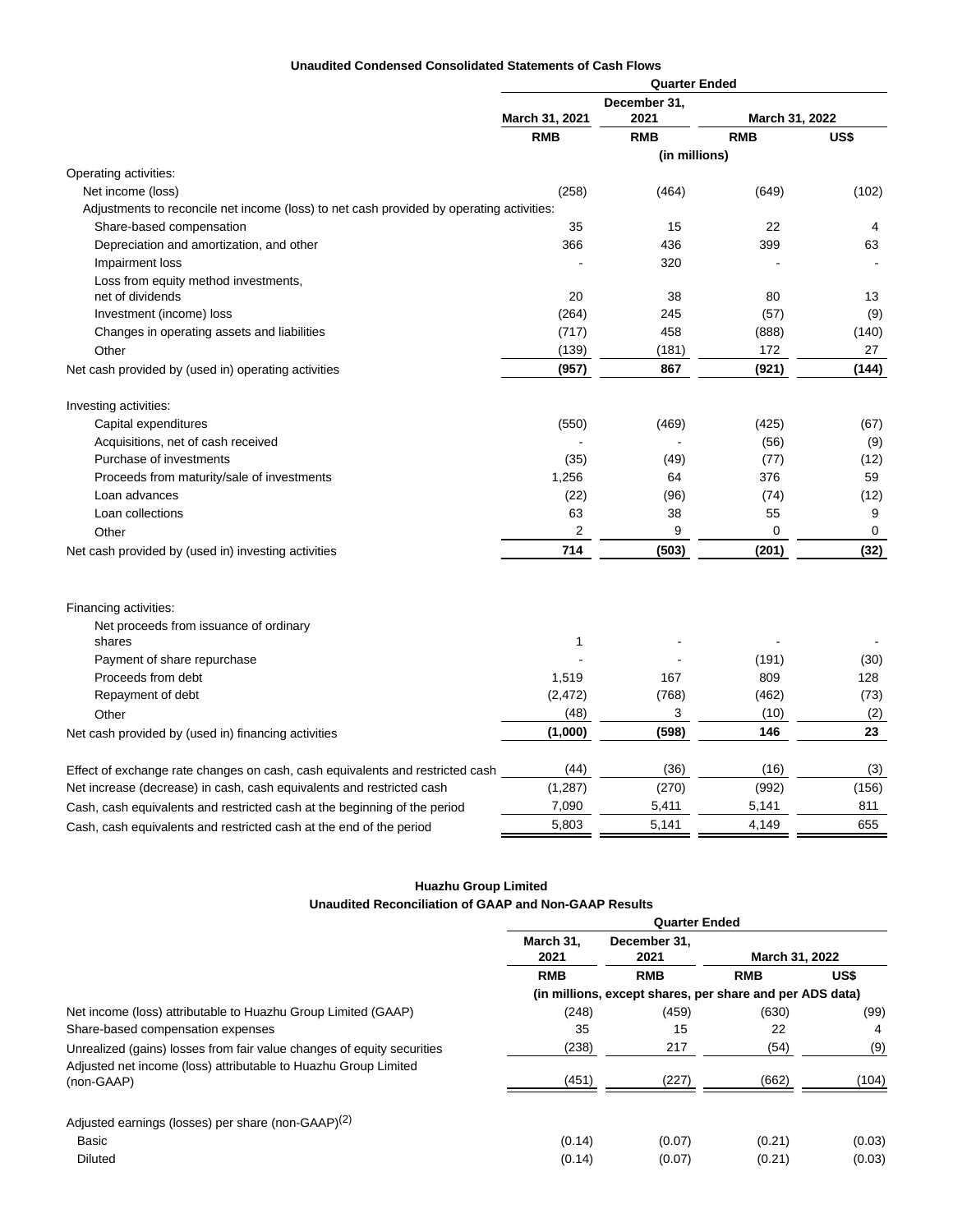| Adjusted earnings (losses) per ADS (non-GAAP) |        |        |        |        |
|-----------------------------------------------|--------|--------|--------|--------|
| Basic                                         | (1.45) | (0.73) | (2.12) | (0.33) |
| Diluted                                       | (1.45) | (0.73) | (2.12) | (0.33) |

Weighted average number of shares used in computation (Non-GAAP)

| Basic          | 3,109,432,473  3,117,745,440  3,118,897,668  3,118,897,668 |  |
|----------------|------------------------------------------------------------|--|
| <b>Diluted</b> | 3,109,432,473  3,117,745,440  3,118,897,668  3,118,897,668 |  |

(2) In June 2021, the Company effected a share split that each issued and unissued ordinary share of the Company with a par value of US\$0.0001 was sub-divided into 10 ordinary shares with a par value of US\$0.00001 each. The ratio of ADS to ordinary share was adjusted from one (1) ADS representing one (1) ordinary share to one (1) ADS representing ten (10) ordinary shares. Except otherwise stated, the share split has been retrospectively applied for all periods presented

|                                                                        | <b>Quarter Ended</b> |                                                  |                |      |  |
|------------------------------------------------------------------------|----------------------|--------------------------------------------------|----------------|------|--|
|                                                                        | March 31.<br>2021    | December 31.<br>2021                             | March 31, 2022 |      |  |
|                                                                        | <b>RMB</b>           | <b>RMB</b>                                       | <b>RMB</b>     | US\$ |  |
|                                                                        |                      | (in millions, except per share and per ADS data) |                |      |  |
| Net income (loss) attributable to Huazhu Group Limited (GAAP)          | (248)                | (459)                                            | (630)          | (99) |  |
| Interest income                                                        | (22)                 | (23)                                             | (18)           | (3)  |  |
| Interest expense                                                       | 110                  | 92                                               | 109            | 17   |  |
| Income tax expense (benefit)                                           | (122)                | 16                                               | (131)          | (21) |  |
| Depreciation and amortization                                          | 352                  | 420                                              | 369            | 58   |  |
| <b>EBITDA (non-GAAP)</b>                                               | 70                   | 46                                               | (301)          | (48) |  |
| Share-based compensation expense                                       | 35                   | 15                                               | 22             | 4    |  |
| Unrealized (gains) losses from fair value changes of equity securities | (238)                | 217                                              | (54)           | (9)  |  |
| <b>Adjusted EBITDA (non-GAAP)</b>                                      | (133)                | 278                                              | (333)          | (53) |  |

# **Huazhu Group Limited Segment Financial Summary(3)**

|                                               | <b>Quarter Ended March</b><br>31, 2021 |               |              | Quarter Ended December 31,<br>2021 |                     |              | Quarter Ended March 31, 2022 |                     |              |           |
|-----------------------------------------------|----------------------------------------|---------------|--------------|------------------------------------|---------------------|--------------|------------------------------|---------------------|--------------|-----------|
|                                               | Legacy<br>Huazhu                       | Legacy<br>DH  | <b>Total</b> | Legacy<br>Huazhu                   | Legacy<br><b>DH</b> | <b>Total</b> | Legacy<br>Huazhu             | Legacy<br><b>DH</b> | <b>Total</b> |           |
|                                               | <b>RMB</b>                             | <b>RMB</b>    | <b>RMB</b>   | <b>RMB</b>                         | <b>RMB</b>          | <b>RMB</b>   | <b>RMB</b>                   | <b>RMB</b>          | <b>RMB</b>   | <b>US</b> |
|                                               |                                        | (in millions) |              |                                    | (in millions)       |              |                              | (in millions)       |              |           |
| Leased and owned hotels                       | 1,255                                  | 143           | 1,398        | 1,565                              | 528                 | 2,093        | 1,258                        | 384                 | 1,642        | 259       |
| Manachised and franchised                     |                                        |               |              |                                    |                     |              |                              |                     |              |           |
| hotels                                        | 892                                    | 5             | 897          | 1,073                              | 30                  | 1,103        | 974                          | 15                  | 989          | 156       |
| <b>Others</b>                                 | 27                                     | 5             | 32           | 138                                | 14                  | 152          | 43                           | 7                   | 50           | 8         |
| Revenue                                       | 2,174                                  | 153           | 2,327        | 2,776                              | 572                 | 3,348        | 2,275                        | 406                 | 2,681        | 423       |
| Hotel operating costs                         | (2,018)                                | (445)         | (2, 463)     | (2, 331)                           | (863)               | (3, 194)     | (2, 255)                     | (558)               | (2,813)      | (443)     |
| Selling and marketing                         |                                        |               |              |                                    |                     |              |                              |                     |              |           |
| expenses                                      | (72)                                   | (35)          | (107)        | (129)                              | (54)                | (183)        | (78)                         | (44)                | (122)        | (20)      |
| General and administrative                    |                                        |               |              |                                    |                     |              |                              |                     |              |           |
| expenses                                      | (255)                                  | (73)          | (328)        | (308)                              | (130)               | (438)        | (346)                        | (116)               | (462)        | (73)      |
| Pre-opening expenses                          | (21)                                   | (0)           | (21)         | (30)                               | 0                   | (30)         | (26)                         |                     | (26)         | (4)       |
| Income (losses) from                          |                                        |               |              |                                    |                     |              |                              |                     |              |           |
| operations                                    | (172)                                  | (403)         | (575)        | 60                                 | (21)                | 39           | (416)                        | (292)               | (708)        | (112)     |
| Net income (losses)<br>attributable to Huazhu |                                        |               |              |                                    |                     |              |                              |                     |              |           |
| <b>Group Limited</b>                          | 53                                     | (301)         | (248)        | (419)                              | (40)                | (459)        | (307)                        | (323)               | (630)        | (99)      |
| Interest income                               | (22)                                   | 0             | (22)         | (23)                               | 0                   | (23)         | (18)                         | 0                   | (18)         | (3)       |
| Interest expense                              | 81                                     | 29            | 110          | 64                                 | 28                  | 92           | 77                           | 32                  | 109          | 17        |
| Income tax expense                            | 6                                      | (128)         | (122)        | 37                                 | (21)                | 16           | (123)                        | (8)                 | (131)        | (21)      |
| Depreciation and amortization                 | 292                                    | 60            | 352          | 318                                | 102                 | 420          | 310                          | 59                  | 369          | 58        |
| <b>EBITDA (non-GAAP)</b>                      | 410                                    | (340)         | 70           | (23)                               | 69                  | 46           | (61)                         | (240)               | (301)        | (48)      |
| Share-based Compensation                      | 35                                     |               | 35           | 15                                 |                     | 15           | 22                           |                     | 22           | 4         |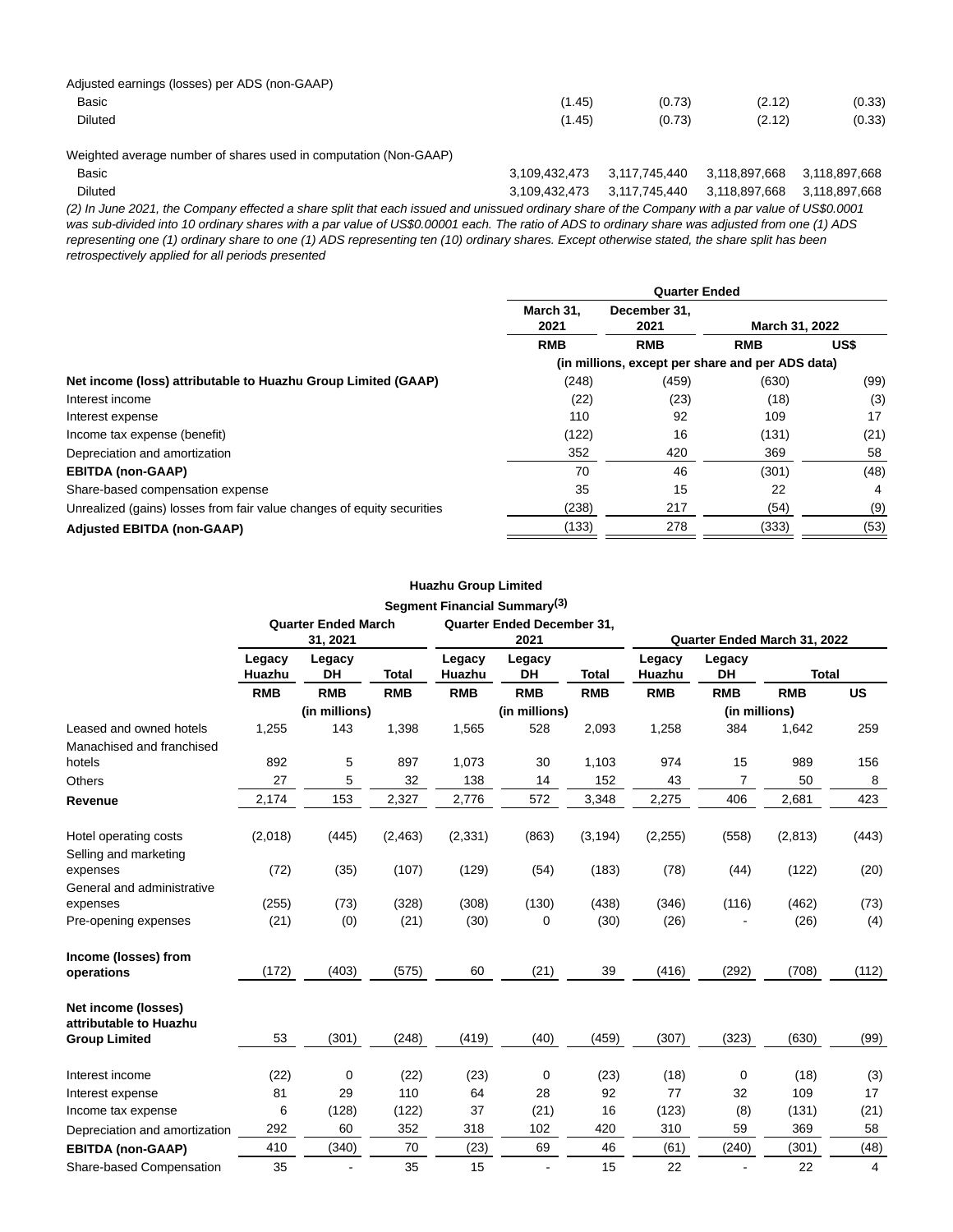Unrealized (gains) losses from

| fair value changes of equity                                                                  |       |      |      |     |        |     |      |     |       |      |
|-----------------------------------------------------------------------------------------------|-------|------|------|-----|--------|-----|------|-----|-------|------|
| securities                                                                                    | (238) |      | 238  |     | $\sim$ |     | '54  |     | (54   | (9)  |
| <b>Adjusted EBITDA</b>                                                                        |       |      |      |     |        |     |      |     |       |      |
| (non-GAAP)                                                                                    | 207   | 340) | 133. | 209 | 69     | 278 | (93) | 240 | (333) | (53) |
| 70) The Orangest care rate commentations of the characteristic of the comment of construction |       |      |      |     |        |     |      |     |       |      |

(3) The Company presents segment information after elimination of intercompany transactions.

# **Operating Results: Legacy-Huazhu(1)**

|                                  | <b>Number of hotels</b> |                                     |                         |                                    | Number of<br>rooms         |
|----------------------------------|-------------------------|-------------------------------------|-------------------------|------------------------------------|----------------------------|
|                                  | Opened<br>in Q1 2022    | Closed <sup>(2)</sup><br>in Q1 2022 | Net added<br>in Q1 2022 | As of<br>March 31,<br>$2022^{(3)}$ | As of<br>March 31,<br>2022 |
| Leased and owned hotels          |                         | (12)                                | (9)                     | 653                                | 91,163                     |
| Manachised and franchised hotels | 299                     | (128)                               | 171                     | 7.215                              | 649,330                    |
| Total                            | 302                     | (140)                               | 162                     | 7,868                              | 740,493                    |

(1) Legacy-Huazhu refers to Huazhu and its subsidiaries, excluding DH.

(2) The reasons for hotel closures mainly included non-compliance with our brand standards, operating losses, and property-related issues. In Q1 2022, we temporarily closed 9 hotels for brand upgrade and business model change purposes.

(3) As of March 31, 2022,1299 hotels were requisitioned by governmental authorities.

|                                  |                  | As of March 31, 2022           |
|----------------------------------|------------------|--------------------------------|
|                                  | Number of hotels | Unopened hotels in<br>pipeline |
| <b>Economy hotels</b>            | 4,810            | 937                            |
| Leased and owned hotels          | 387              | $\overline{4}$                 |
| Manachised and franchised hotels | 4,423            | 933                            |
| Midscale and upscale hotels      | 3,058            | 1,289                          |
| Leased and owned hotels          | 266              | 19                             |
| Manachised and franchised hotels | 2,792            | 1.270                          |
| Total                            | 7,868            | 2,226                          |

### **Operational hotels excluding hotels under requisition**

|                                  | For the quarter ended |                 |           |            |  |  |  |
|----------------------------------|-----------------------|-----------------|-----------|------------|--|--|--|
|                                  |                       | <b>December</b> |           |            |  |  |  |
|                                  | March 31,             | 31,             | March 31, | yoy        |  |  |  |
|                                  | 2021                  | 2021            | 2022      | change     |  |  |  |
| Average daily room rate (in RMB) |                       |                 |           |            |  |  |  |
| Leased and owned hotels          | 243                   | 286             | 263       | 8.0%       |  |  |  |
| Manachised and franchised hotels | 203                   | 232             | 218       | 7.5%       |  |  |  |
| <b>Blended</b>                   | 209                   | 239             | 224       | 7.2%       |  |  |  |
| Occupancy Rate (as a percentage) |                       |                 |           |            |  |  |  |
| Leased and owned hotels          | 64.0%                 | 67.4%           | 56.7%     | $-7.3p.p.$ |  |  |  |
| Manachised and franchised hotels | 66.6%                 | 68.4%           | 59.6%     | $-7.0p.p.$ |  |  |  |
| <b>Blended</b>                   | 66.2%                 | 68.2%           | 59.2%     | $-7.0p.p.$ |  |  |  |
| RevPAR (in RMB)                  |                       |                 |           |            |  |  |  |
| Leased and owned hotels          | 156                   | 193             | 149       | $-4.4%$    |  |  |  |
| Manachised and franchised hotels | 135                   | 159             | 130       | $-3.8%$    |  |  |  |
| <b>Blended</b>                   | 138                   | 163             | 132       | $-4.1%$    |  |  |  |

|                                  |           | For the quarter ended |        |  |  |
|----------------------------------|-----------|-----------------------|--------|--|--|
|                                  | March 31, | March 31,             | yoy    |  |  |
|                                  | 2019      | 2022                  | change |  |  |
| Average daily room rate (in RMB) |           |                       |        |  |  |
| Leased and owned hotels          | 258       | 263                   | 1.9%   |  |  |
| Manachised and franchised hotels | 211       | 218                   | 3.2%   |  |  |
| <b>Blended</b>                   | 221       | 224                   | 1.2%   |  |  |
| Occupancy Rate (as a percentage) |           |                       |        |  |  |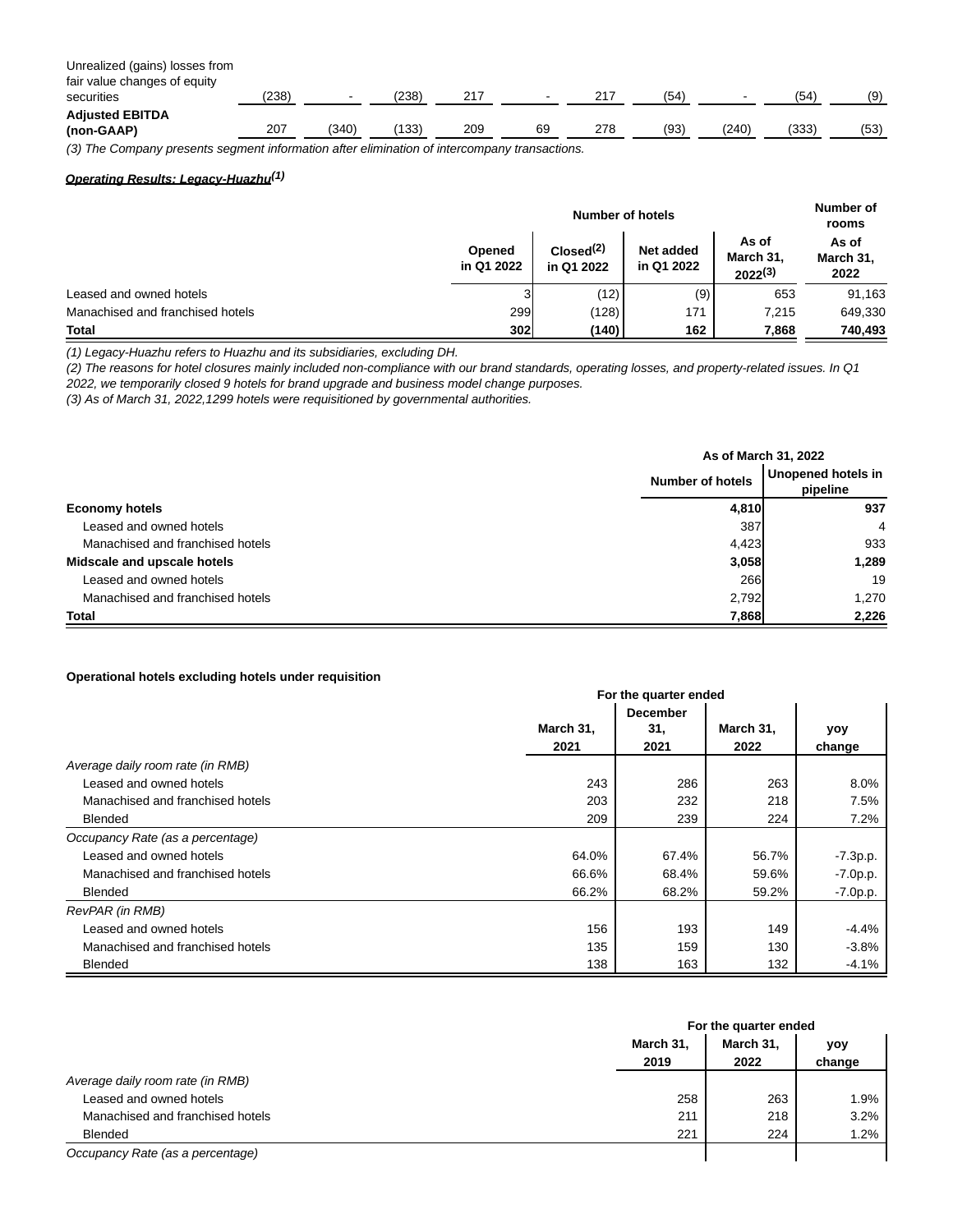| Leased and owned hotels          | 83.6% | 56.7% | $-27.0p.p.$ |
|----------------------------------|-------|-------|-------------|
| Manachised and franchised hotels | 79.8% | 59.6% | $-20.3p.p.$ |
| <b>Blended</b>                   | 80.6% | 59.2% | $-21.4p.p.$ |
| RevPAR (in RMB)                  |       |       |             |
| Leased and owned hotels          | 216   | 149   | $-31.0%$    |
| Manachised and franchised hotels | 169   | 130   | $-23.0%$    |
| <b>Blended</b>                   | 178   | 132   | $-25.7%$    |

## **Same-hotel operational data by class**

**Mature hotels in operation for more than 18 months (excluding hotels under requisition)**

|                                           |                    | Number of hotels |                                       | Same-hotel RevPAR |               |                                       | Same-hotel ADR |               |                                       | Same-hotel Occupancy |               |
|-------------------------------------------|--------------------|------------------|---------------------------------------|-------------------|---------------|---------------------------------------|----------------|---------------|---------------------------------------|----------------------|---------------|
|                                           | As of<br>March 31, |                  | For the quarter<br>ended<br>March 31, |                   | yoy<br>change | For the quarter<br>ended<br>March 31, |                | yoy<br>change | For the quarter<br>ended<br>March 31, |                      | yoy<br>change |
|                                           | 2021               | 2022             | 2021                                  | 2022              |               | 2021                                  | 2022           |               | 2021                                  | 2022                 | (p.p.)        |
| <b>Economy hotels</b><br>Leased and owned | 3320               | 3320             | 115                                   | 105               | $-8.5%$       | 161                                   | 167            | 4.0%          | 71.5%                                 | 62.9%                | $-8.6$        |
| hotels<br>Manachised and                  | 380                | 380              | 121                                   | 114               | $-6.5%$       | 177                                   | 186            | 4.9%          | 68.4%                                 | 61.0%                | $-7.4$        |
| franchised hotels                         | 2940               | 2940             | 114                                   | 104               | $-8.9%$       | 158                                   | 164            | 3.8%          | 72.0%                                 | 63.2%                | $-8.8$        |
| Midscale and upscale<br>hotels            | 1905               | 1905             | 181                                   | 164               | $-9.4%$       | 281                                   | 289            | 2.7%          | 64.4%                                 | 56.8%                | $-7.6$        |
| Leased and owned<br>hotels                | 229                | 229              | 201                                   | 187               | $-7.3%$       | 339                                   | 352            | 4.0%          | 59.4%                                 | 53.0%                | $-6.4$        |
| Manachised and<br>franchised hotels       | 1676               | 1676             | 177                                   | 160               | $-9.9%$       | 271                                   | 277            | 2.3%          | 65.5%                                 | 57.7%                | $-7.8$        |
| Total                                     | 5225               | 5225             | 144                                   | 131               | $-8.9%$       | 210                                   | 218            | 3.5%          | 68.4%                                 | 60.2%                | $-8.2$        |

|                                     | Number of hotels   |      | Same-hotel RevPAR |      |          | Same-hotel ADR                        |               |          | Same-hotel Occupancy                  |               |         |                              |               |
|-------------------------------------|--------------------|------|-------------------|------|----------|---------------------------------------|---------------|----------|---------------------------------------|---------------|---------|------------------------------|---------------|
|                                     | As of<br>March 31, |      |                   |      |          | For the quarter<br>ended<br>March 31, | yoy<br>change |          | For the quarter<br>ended<br>March 31, | yoy<br>change | ended   | For the quarter<br>March 31, | yoy<br>change |
|                                     | 2019               | 2022 | 2019              | 2022 |          | 2019                                  | 2022          |          | 2019                                  | 2022          | (p.p.)  |                              |               |
| <b>Economy hotels</b>               | 2024               | 2024 | 160               | 104  | $-34.9%$ | 183                                   | 167           | $-8.7%$  | 87.5%                                 | 62.4%         | $-25.1$ |                              |               |
| Leased and owned<br>hotels          | 358                | 358  | 177               | 111  | $-37.4%$ | 200                                   | 182           | $-9.0%$  | 88.2%                                 | 60.7%         | $-27.5$ |                              |               |
| Manachised and<br>franchised hotels | 1666               | 1666 | 155               | 102  | $-34.1%$ | 178                                   | 162           | $-8.6%$  | 87.3%                                 | 62.9%         | $-24.4$ |                              |               |
| Midscale and upscale<br>hotels      | 795                | 795  | 251               | 155  | $-38.1%$ | 324                                   | 288           | $-11.1%$ | 77.3%                                 | 53.8%         | $-23.5$ |                              |               |
| Leased and owned<br>hotels          | 170                | 170  | 304               | 171  | $-43.9%$ | 383                                   | 332           | $-13.1%$ | 79.4%                                 | 51.3%         | $-28.1$ |                              |               |
| Manachised and<br>franchised hotels | 625                | 625  | 231               | 149  | $-35.4%$ | 302                                   | 273           | $-9.7%$  | 76.5%                                 | 54.7%         | $-21.8$ |                              |               |
| <b>Total</b>                        | 2819               | 2819 | 191               | 122  | $-36.2%$ | 227                                   | 205           | $-9.9%$  | 84.0%                                 | 59.4%         | $-24.6$ |                              |               |

## **Operating Results: Legacy-DH(4)**

|                                  |                      | <b>Number of hotels</b>     |                         | Number of<br>rooms                 | <b>Unopened hotels</b><br>in pipeline |                         |
|----------------------------------|----------------------|-----------------------------|-------------------------|------------------------------------|---------------------------------------|-------------------------|
|                                  | Opened<br>in Q1 2022 | <b>Closed</b><br>in Q1 2022 | Net added<br>in Q1 2022 | As of<br>March 31,<br>$2022^{(5)}$ | As of<br>March 31, 2022               | As of<br>March 31, 2022 |
| Leased hotels                    |                      |                             |                         | 77                                 | 14.472                                | 29                      |
| Manachised and franchised hotels |                      | (5)                         | (5)                     | 43                                 | 9.894                                 | 16                      |
| <b>Total</b>                     |                      | (5)                         | (4)                     | 120                                | 24.366                                | 45                      |

(4) Legacy-DH refers to DH.

(5) As of March 31, 2022, a total of 3 hotels were temporarily closed. 1 hotel was closed for renovation and 1 hotel was closed due to flood damage. Additionally, 1 hotel was temporarily closed due to low demand.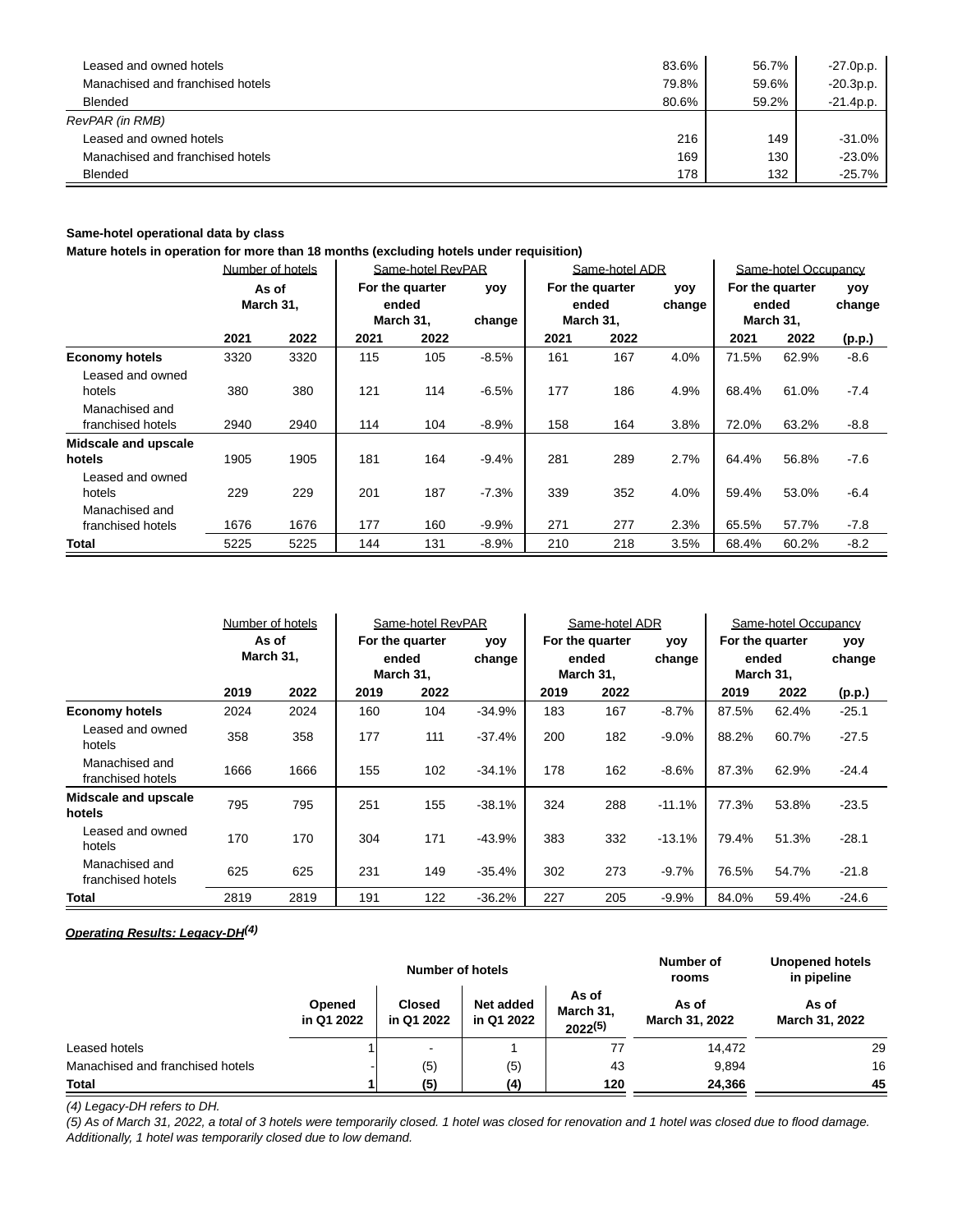|                                  | For the quarter ended |              |           |              |  |
|----------------------------------|-----------------------|--------------|-----------|--------------|--|
|                                  | March 31,             | December 31, | March 31, | yoy          |  |
|                                  | 2021                  | 2021         | 2022      | change       |  |
| Average daily room rate (in EUR) |                       |              |           |              |  |
| Leased hotels                    | 77.9                  | 95.4         | 90.0      | 15.6%        |  |
| Manachised and franchised hotels | 59.0                  | 92.8         | 85.5      | 44.9%        |  |
| <b>Blended</b>                   | 68.5                  | 94.2         | 88.0      | 28.4%        |  |
| Occupancy rate (as a percentage) |                       |              |           |              |  |
| Leased hotels                    | 14.6%                 | 42.8%        | 34.1%     | $+19.5$ p.p. |  |
| Managed and franchised hotels    | 26.5%                 | 50.7%        | 44.0%     | $+17.5$ p.p. |  |
| <b>Blended</b>                   | 18.8%                 | 46.1%        | 38.0%     | $+19.2 p.p.$ |  |
| RevPAR (in EUR)                  |                       |              |           |              |  |
| Leased hotels                    | 11.4                  | 40.9         | 30.7      | 169.6%       |  |
| Managed and franchised hotels    | 15.6                  | 47.1         | 37.6      | 141.0%       |  |
| <b>Blended</b>                   | 12.9                  | 43.4         | 33.4      | 158.8%       |  |

## **Hotel Portfolio by Brand**

|                                               |                | As of March 31, 2022 |                           |  |  |
|-----------------------------------------------|----------------|----------------------|---------------------------|--|--|
|                                               | <b>Hotels</b>  | <b>Rooms</b>         | <b>Unopened</b><br>hotels |  |  |
|                                               |                | in operation         |                           |  |  |
| <b>Economy hotels</b>                         | 4,824          | 388,174              | 951                       |  |  |
| HanTing Hotel                                 | 3,096          | 277,885              | 608                       |  |  |
| Hi Inn                                        | 447            | 24,682               | 117                       |  |  |
| Ni Hao Hotel                                  | 83             | 5,772                | 178                       |  |  |
| Elan Hotel                                    | 965            | 55,421               | $\overline{2}$            |  |  |
| Ibis Hotel                                    | 219            | 22,751               | 32                        |  |  |
| Zleep Hotels                                  | 14             | 1,663                | 14                        |  |  |
| <b>Midscale hotels</b>                        | 2,554          | 281,168              | 977                       |  |  |
| Ibis Styles Hotel                             | 82             | 8,522                | 17                        |  |  |
| Starway Hotel                                 | 544            | 44,740               | 202                       |  |  |
| JI Hotel                                      | 1,449          | 173,866              | 534                       |  |  |
| Orange Hotel                                  | 449            | 49,231               | 216                       |  |  |
| CitiGO Hotel                                  | 30             | 4,809                | 8                         |  |  |
| <b>Upper midscale hotels</b>                  | 472            | 69,267               | 270                       |  |  |
| Crystal Orange Hotel                          | 148            | 19,793               | 65                        |  |  |
| Manxin Hotel                                  | 91             | 8,705                | 54                        |  |  |
| <b>Madison Hotel</b>                          | 41             | 6,164                | 56                        |  |  |
| <b>Mercure Hotel</b>                          | 128            | 21,697               | 53                        |  |  |
| Novotel Hotel                                 | 15             | 4,032                | 16                        |  |  |
| IntercityHotel <sup>(6)</sup>                 | 49             | 8,876                | 26                        |  |  |
| <b>Upscale hotels</b>                         | 115            | 20,691               | 62                        |  |  |
| Jaz in the City                               | 3              | 587                  | 1                         |  |  |
| Joya Hotel                                    | 9              | 1,760                |                           |  |  |
| <b>Blossom House</b>                          | 36             | 1,793                | 34                        |  |  |
| <b>Grand Mercure Hotel</b>                    | $\overline{7}$ | 1,485                | 6                         |  |  |
| Steigenberger Hotels & Resorts <sup>(7)</sup> | 53             | 13,889               | 13                        |  |  |
| MAXX <sup>(8)</sup>                           | 7              | 1,177                | 8                         |  |  |
| <b>Luxury hotels</b>                          | 15             | 2,327                | 4                         |  |  |
| Steigenberger Icon <sup>(9)</sup>             | 9              | 1,848                | 2                         |  |  |
| Song Hotels                                   | 6              | 479                  | $\overline{\mathbf{c}}$   |  |  |
| <b>Others</b>                                 | 8              | 3,232                | $\overline{7}$            |  |  |
| Other hotels <sup>(10)</sup>                  | 8              | 3,232                | $\overline{7}$            |  |  |
| Total                                         | 7,988          | 764,859              | 2,271                     |  |  |

(6) As of March 31, 2022, 2 operational hotels and 9 pipeline hotels of IntercityHotel were in China.

(7) As of March 31, 2022, 11 operational hotels and 5 pipeline hotels of Steigenberger Hotels & Resorts were in China.

(8) As of March 31, 2022, 2 operational hotels and 7 pipeline hotels of MAXX were in China.

(9) As of March 31, 2022, 3 operational hotels and 1 pipeline hotel of Steigenberger Icon were in China.

(10) Other hotels include other partner hotels and other hotel brands in Yongle Huazhu Hotel & Resort Group (excluding Steigenberger Hotels & Resorts and Blossom House).